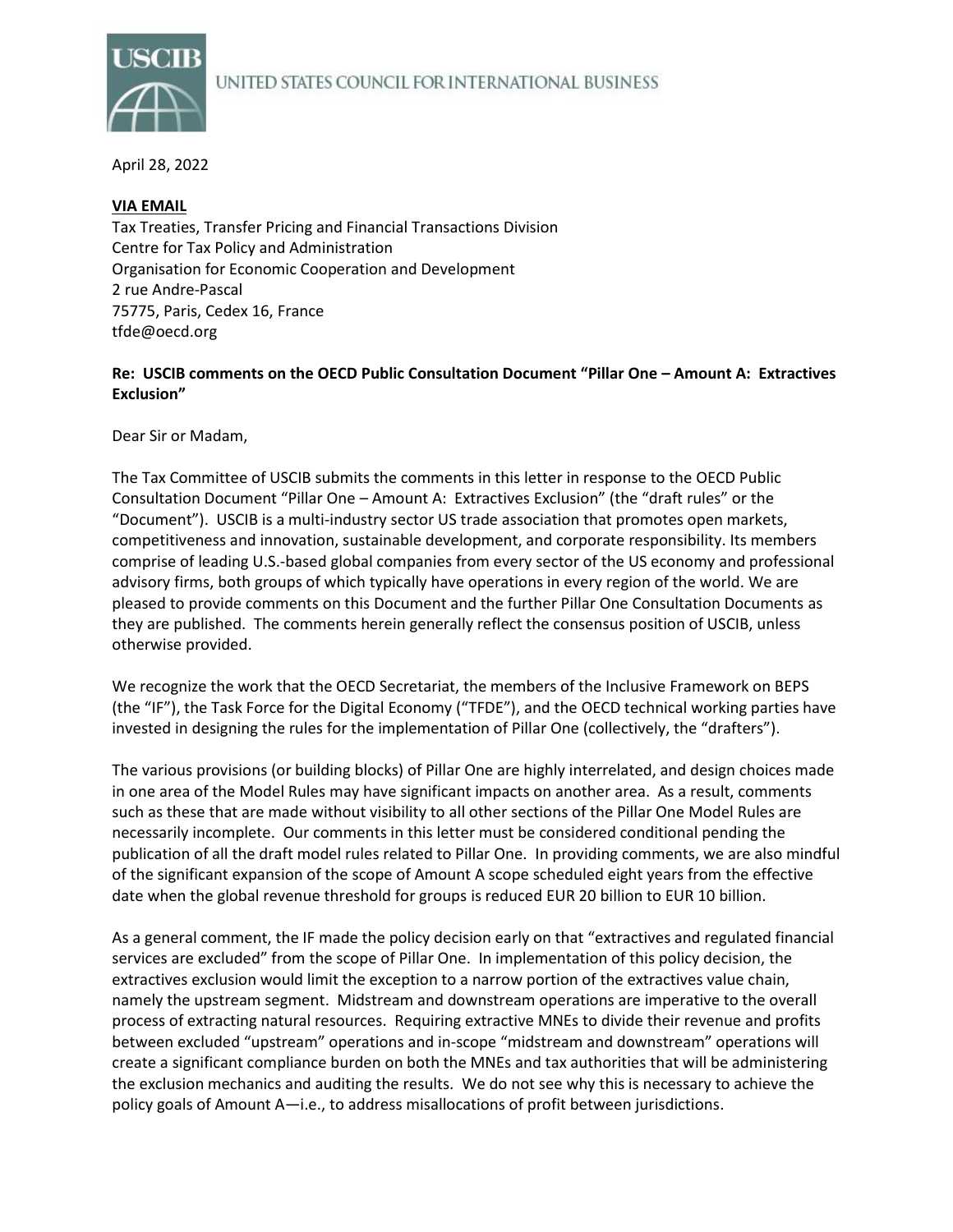Notwithstanding our comments herein to the more restrictive draft rules, we continue to advocate for a broad exception for extractives that would exclude the entire value chain.

# **Specific Comments**

# **A. Consultation Request Background**

The drafters acknowledge at the outset that these rules do not "reflect consensus within the TFDE regarding the substance of the document." It is hoped that the comments and suggestions expressed in this letter will be seriously considered for the next version of the rules. We also have not had the benefit of reviewing these draft rules on the Extractives Exclusion in the total context of the other Pillar One rules which have yet to be published (the so-called building blocks and the multilateral convention (MLC)). For these reasons we believe that further consultation will be necessary when the first comprehensive version of all the draft Pillar One rules and the MLC are available.

## **B. Schedule [F]: Extractives Exclusion**

### **Overview**

## *Application of the Extractives Exclusion (Steps 1 to 7)*

We do not believe the "exceptional segmentation rules" should apply in addition to or after the Extractives Exclusion. This would be an additional administrative burden that for extractive groups will not produce an outcome more aligned with the policy objectives for the exclusion. It is not clear how these rules would work in practice but as the Extractives Exclusion requires detailed segmentation in any event, we consider the policy objectives are best met through using these rules for the Extractives Exclusion to look at the whole results of in-scope extractives groups and bifurcating revenues/profits accordingly as per these Steps 2 and 3 to ensure that the right revenues/profits are in-scope."

### **Step 2: Identify Extractive Activities and apply the Revenue Threshold to In-scope revenue**

The draft rules provide that the exclusion is applied by subtracting the third-party revenue from Extractives Activities from the consolidated Group revenue figure under the general scoping rule. To determine what are Extractive Activities, a dual test is applied: a product test and an activities test. On the activities part of the test, the drafters should confirm that the Group need not own the natural resources when performing the Extractive Activities. There are common arrangements in sectors of the extractives industry (e.g., production sharing contracts or PSC regimes) in which the relevant national government owns the natural resources prior to extraction, and the extractives Group has the right to extract those resources without having legal ownership of those resources until extraction. We believe the intent of the Extractives Exclusion is to include these arrangements within the definition of Extractive Activities and would like confirmation to that effect in the draft rules. There are also common extractive arrangements in which several extractive companies are operating through an unincorporated joint venture. One company acts as the designated operator of the extractive activity while all of the companies in the joint venture share the costs of the extraction and benefit from the resources extracted. In such a case, all the companies in that joint venture should be considered as engaging in the Extractive Activities and not just the company serving as the operator of the unincorporated joint venture. The drafters should confirm that this is the case. These arrangements are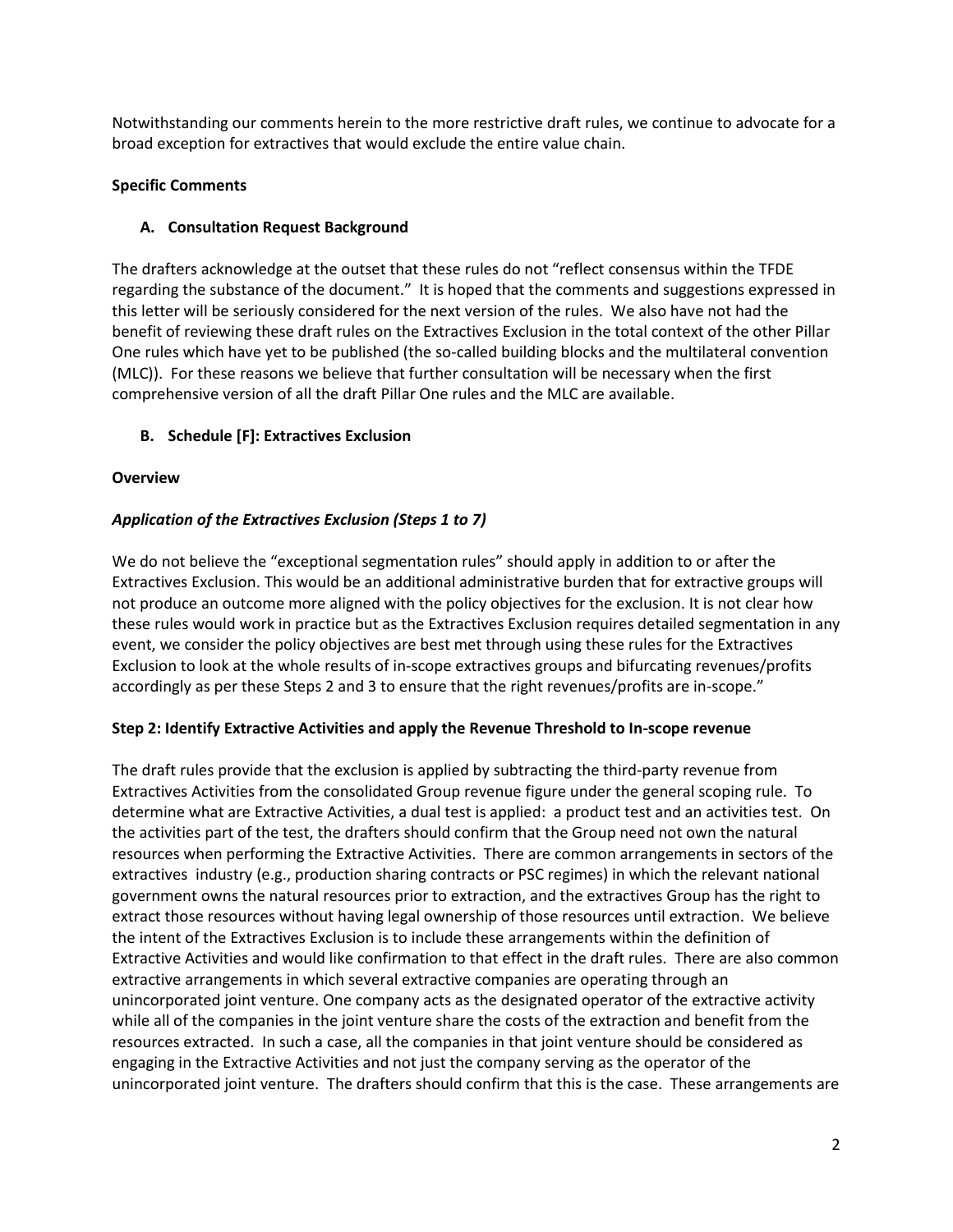fundamentally different from a situation where a company is solely providing services as noted in paragraph 12 of Schedule [F] of the document.

The distilled definition of Extractive Activities and Delineation Point in the draft rules may result in activities that the extractive industry generally views as essential to extraction being treated as in-scope of Pillar One for purposes of determining the Amount A thresholds. Based on our interpretation of these draft rules, there will be instances where "Extraction" reaches all the way from the source country to the market jurisdiction and some instances where "Extraction" ends in the extractive source country. For clarity and ease of the tax administrative and compliance burdens, we propose that the Delineation Point be changed to include all the profit associated with sales of crude/natural gas from the source country to the market jurisdiction, i.e., the jurisdiction where the crude/natural gas will either be sold for consumption or refined into other products. This change would draw the same Delineation Point for both intercompany and third-party sales. There is no policy reason to treat third party and intercompany sales differently.

It would also be helpful for the drafters to clarify what "producer" means in the first sentence in Footnote 9 in order to determine whether transportation revenues could meet the definition of extractives and thus be excluded from Amount A. We believe that the term "producer" should mean not only the legal entity that conducts the extractive activity, but all members of the relevant Group, if one of the members of the Group is conducting Extractive Activities. The producer should not be limited to only those specific legal entities in the Group that are conducting the Extractive Activities.

The definition of Extractive Activities should include those activities that reduce carbon emissions associated with extractives, specifically carbon capture and sequestration, and other activities undertaken to extract clean energy. In addition, we believe "Extractive Product" should be expanded to include blue hydrogen.

### **Step 3: Identifying excluded and in-scope profits**

### *Identifying profits using the Disclosed Operating Segment Approach*

It is going to be very costly and burdensome for an extractives Group to separate out mixed segments and test each segment for the extractive delineation lines. Given the complexity of the mixed segments rules, it likely will be administratively burdensome for the relevant taxing authorities to audit and review the separation out of mixed segments for any companies that do not satisfy the predominance test. Thus, we believe the predominance test for a segment, under the Disclosed Operating Segment approach, should be 75% of revenues, the bottom of the range proposed by the drafters. Furthermore, we do not believe there should be a second part to this test (in-scope revenues no more than EUR 1 billion) as the compliance burden of combing through the Upstream segment in companies' financials will be very high, and we do not believe the extractives industry should have any specific Euro thresholds or rules requiring sub-segmentation to which other industries or Groups are not subject. To reduce what could be a very significant administrative burden for companies and for taxing authorities, we recommend that the predominance test under the Disclosed Operating Segment approach have only a single threshold: 75% of revenues, with no additional Euro threshold in the threshold test.